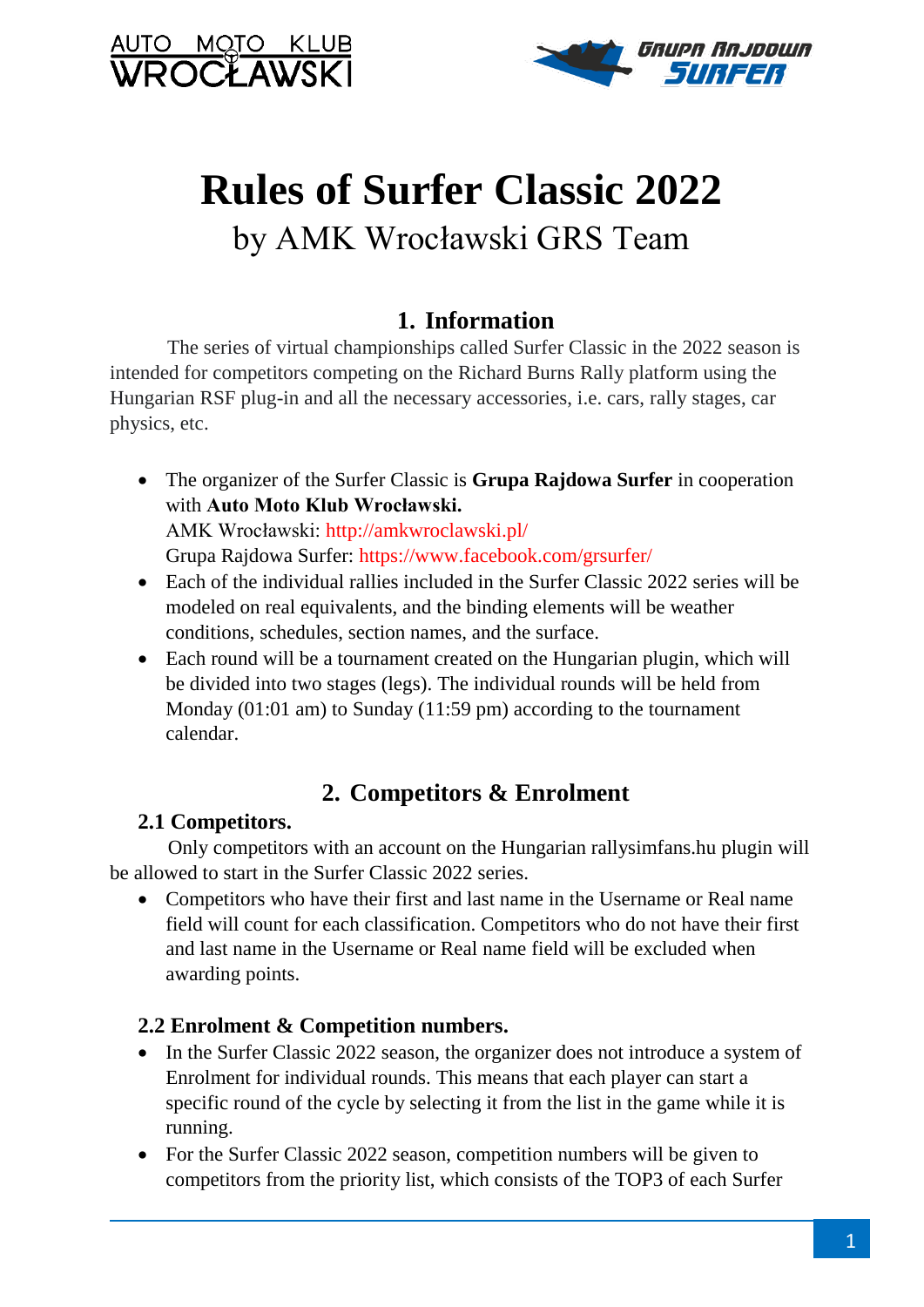



Classic 2021 class. The priority list will be published before the start of the first round.

- Competitors whose names will not appear on the priority list may stick any number on their cars greater than the last competition number on the above list.
- Starting with more than one account is **PROHIBITED.**
- Starting in a chosen class during the first round is not binding. There is no obligation to use one car/class for the entire season. The exception is the **SURFER** class.
- Participation in the Surfer Classic 2022 does not require ANY paid license.

| Round 1 | <b>Rally Lotos Baltic Cup</b> | 21-27 February 2022                  |
|---------|-------------------------------|--------------------------------------|
| Round 2 | <b>Rally Subaru</b>           | 11-17th April 2022                   |
| Round 3 | <b>Rally Polski</b>           | 20-26th June 2022                    |
| Round 4 | <b>Rally Preem</b>            | 5-11 <sup>th</sup> September<br>2022 |
| Round 5 | Rally Podlaski                | 17-23th October 2022                 |
| Round 6 | Rally Cieszyńska<br>Barbórka  | 28th November-<br>4th December 2022  |

# **3. Events Calendar**

# **4. Rally Groups**

## **4.1 Classification.**

Competition during Surfer Classic 2022 will take place in the following classes for which the classifications will be conducted. In addition, a general classification will also be carried out.

- *Class A-2WD* (Gr.A 2WD except KitCar's)
- $\bullet$  *Class*  $A 4WD$  (Gr.A 4WD)
- *Class R4+S2000* (R4 & S2000 Cars)
- *Class R2* (R2 Cars)
- *Rally3 Cup* (Ford Fiesta Rally3 Cup)
- *SURFER* (Internal class for members of Grupa Rajdowa Surfer)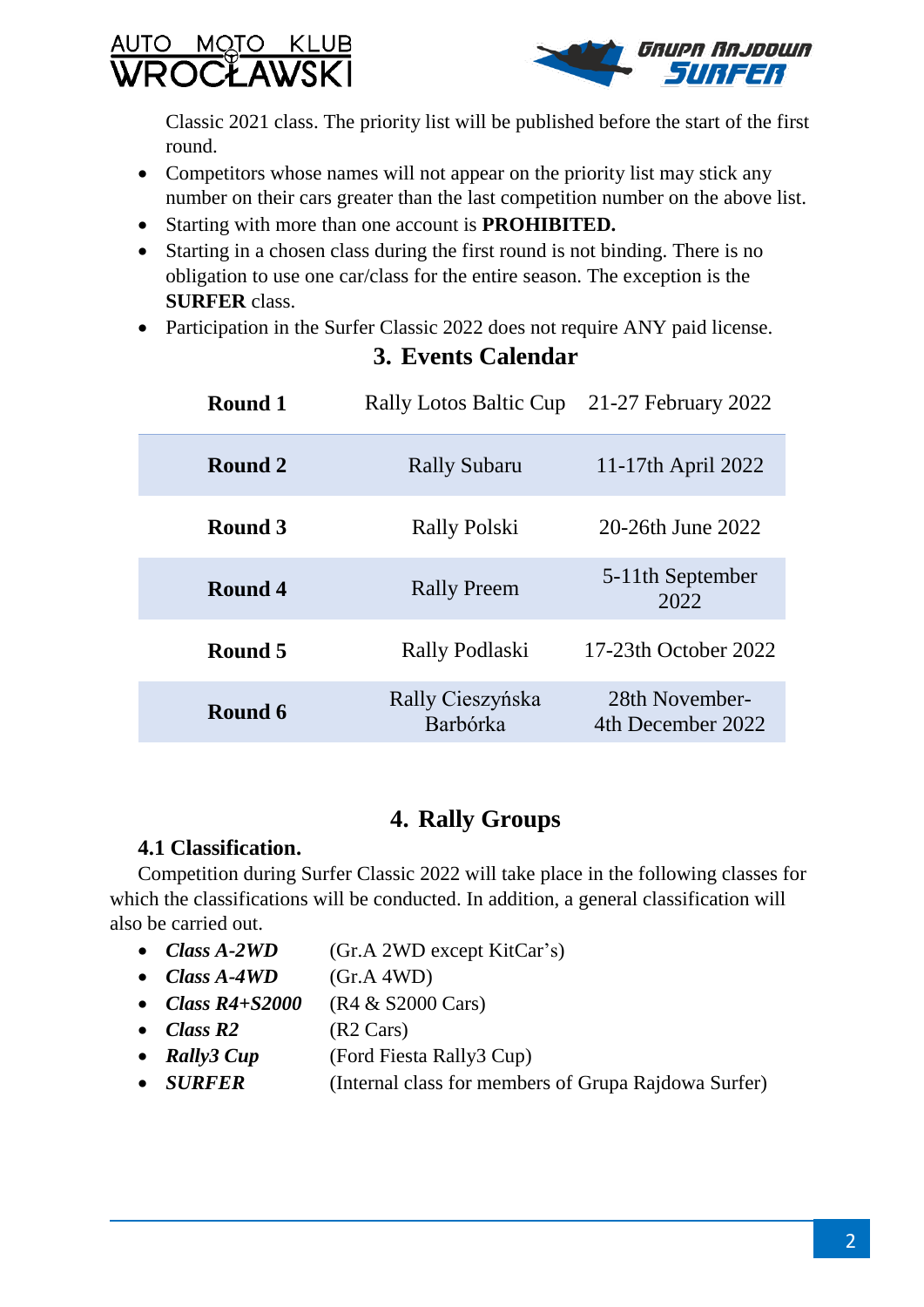# <u>NUTO MOTO KLUB</u> **DCLAWSKI**



# **5. Points**

## **5.1 Scoring at the finish line.**

Scoring in the general classification and for each of the individual classes will be carried out according to the following key:

- 1 place  $-10$  pts.
- 2 place 8 pts.
- 3 place 6 pts.
- $\bullet$  4 place 5 pts.
- 5 place  $-4$  pts.
- 6 place 3 pts.
- 7 place  $-2$  pts.
- $\bullet$  8 place 1 pt.

# **5.2 Points on Power Stage.**

The last special stage of the rally will be based on the Power Stage principle. Additional points will be awarded to the top five competitors in the general classification in with accordance to the following key: **5-4-3-2-1**. Bonus points will also be awarded in classes.

## **5.3 An equal number of points situations**

In the case of equal points between competitors, the final position of the Competitors in the classification is determined by the number of higher places at the finish line during the season.

# **6. Replays verification**

# **6.1 Stage run control.**

- The organizer, via the *Surfer Classic - RBR Championship* Facebook page, may ask competitors to provide a rally stage replay to verify if the stage run was completed correctly in with accordance to the set rules.
- Competitors selected by the Stewards for verification will be informed by the organizer with an appropriate message published on the above-mentioned website and the group *Surfer Classic by Grupa Rajdowa Surfer*.

# **6.2 Replays verification.**

The rally stage replays will be verified based on:

- a video recording, published on YouTube, containing information about the replay (visible name of the SS, name of the rally);

- replay sent, delivered to the organizer via e-mail:

**surferclassicrbr@gmail.com**

# **6.3 No replay or late delivery.**

If the rally stage replay is not delivered or is sent after the deadline, a time penalty will be imposed on the competitor (see clause 7.2).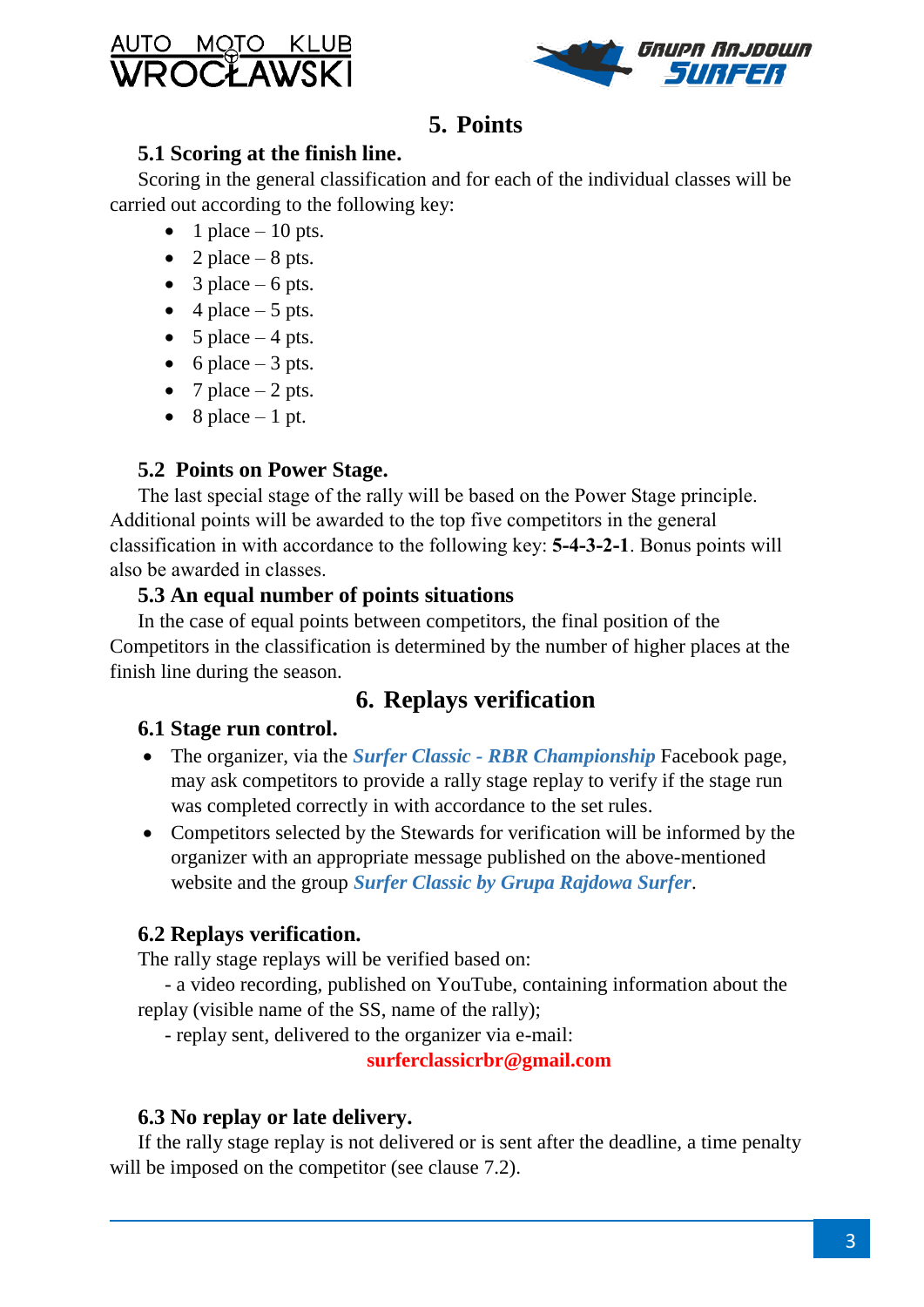



#### **6.4 Irregularities while running a special stage.**

If it is determined, based on a replay, that the competitor has completed a special stage incorrectly (e.g. illegal shortcuts) or in an unsportsmanlike way (eg taking turns "over barriers", avoiding permanent obstacles, or harassing), the Stewards have the right to impose an appropriate time penalty on the competitor (see clause 7.3).

## **7. Penalties**

#### **7.1 Unethical behavior.**

Unethical behavior (any words considered indecent or insulting) in the commentary – 1-minute penalty for each disclosed case added to the time achieved by the player in a given round.

#### **7.2 No replay or late delivery.**

Failure to deliver a rally stage replay within the specified period (concerning clause 6.3 of the Regulations) - a 3-minute penalty for each undelivered replay, added to the total time achieved in the rally by the competitor.

#### **7.3 Finding incorrect or unsportsmanlike stage run.**

Confirmation of incorrect or unsportsmanlike run of the rally stage based on the replay provided by the competitor (linked to point 6.4 of the Regulations) - 3-minute penalty will be added to the time achieved by the Competitor on the verified rally stage.

## **7.4 No rally stage replay from an unclassified competitor or a competitor using the SR system.**

In case of failure to meet the obligation to send replay by a competitor who has finished the competition with SR or was not classified, the Organizer reserves the right to penalize the competitor following point 7.5 of the Regulations.

**7.5 Other offenses not included in the Regulations or not detected so far.** Offenses not listed above will be individually considered.

#### **8. Protests**

#### **8.1 Appeal against judges decisions.**

Penalized competitors have the right to appeal against the decision of the organizers within 48 hours after the decision is announced.

#### **8.2 Conditions for recognizing an appeal.**

An appeal can only be accepted if the verification of the rally stage replay shows that the competitor has a 100% clear stage run.